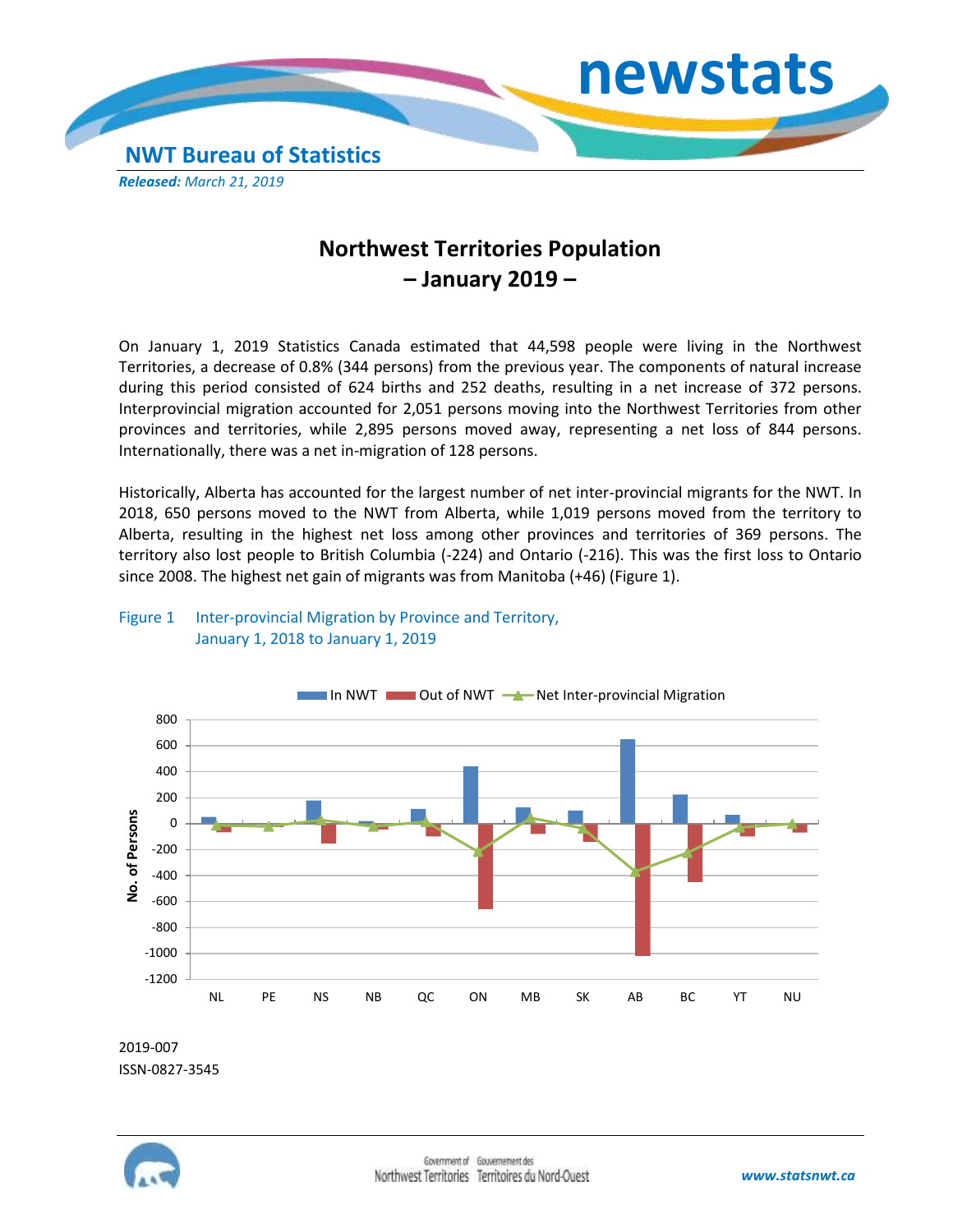At the national level, Canada's population increased by 1.4% between January 1, 2018 and January 1, 2019. Nunavut experienced the largest increases of 2.9% followed by Prince Edward Island of 2.1%. Only two other jurisdictions, Ontario (+1.8%) and Alberta (+1.7%), exceeded Canada's growth rate. Newfoundland and Labrador was the only other jurisdiction besides Northwest Territories that saw their population decline (-0.7%).

|                              | 2019<br>1-Jan | (%)<br>Change | 2018<br>$1$ -Jan | (%)<br>Change | 2017<br>1-Jan | (%)<br>Change | 2016<br>1-Jan | (%)<br>Change |
|------------------------------|---------------|---------------|------------------|---------------|---------------|---------------|---------------|---------------|
| Canada                       | 37,314,442    | 1.4           | 36,786,021       | 1.3           | 36,309,132    | 1.2           | 35,871,136    | 0.8           |
| <b>Northwest Territories</b> | 44,598        | $-0.8$        | 44,942           | 0.7           | 44,626        | 0.3           | 44,507        | 0.8           |
| Nunavut                      | 38,787        | 2.9           | 37,709           | 1.4           | 37,178        | 1.2           | 36,722        | 1.4           |
| Yukon                        | 40,369        | 1.1           | 39,922           | 2.8           | 38,833        | 2.8           | 37,770        | 1.6           |
|                              |               |               |                  |               |               |               |               |               |
| <b>British Columbia</b>      | 5,020,302     | 1.3           | 4,953,906        | 1.4           | 4,886,352     | 1.6           | 4,811,465     | 1.4           |
| Alberta                      | 4,345,737     | 1.7           | 4,274,054        | 1.3           | 4,219,363     | 1.2           | 4,169,830     | 1.3           |
| Saskatchewan                 | 1,168,423     | 1.0           | 1,156,964        | 1.2           | 1,143,480     | 1.4           | 1,127,773     | 0.9           |
|                              |               |               |                  |               |               |               |               |               |
| Manitoba                     | 1,360,396     | 1.2           | 1,344,385        | 1.5           | 1,324,455     | 1.7           | 1,302,544     | 1.3           |
| Ontario                      | 14,446,515    | 1.8           | 14,190,680       | 1.6           | 13,970,658    | 1.4           | 13,773,629    | 0.8           |
| Quebec                       | 8,433,301     | 1.1           | 8,341,475        | 1.0           | 8,255,776     | 0.8           | 8,193,624     | 0.4           |
|                              |               |               |                  |               |               |               |               |               |
| New Brunswick                | 772,094       | 0.5           | 768,229          | 0.5           | 764,657       | 0.5           | 760,580       | 0.1           |
| Nova Scotia                  | 965,382       | 1.1           | 954,611          | 0.90          | 946,061       | 0.79          | 938,690       | 0.0           |
| Prince Edward Island         | 154,748       | 2.1           | 151,535          | 2.2           | 148,202       | 2.1           | 145,202       | 0.6           |
| Newfoundland & Labrador      | 523,790       | $-0.7$        | 527,609          | $-0.4$        | 529,491       | 0.1           | 528,800       | 0.1           |
|                              |               |               |                  |               |               |               |               |               |

# Table 1 Population Estimates and Annual Rate of Growth, by Province and Territory January 1, 2016 to January 1, 2019

The detailed components of population change for the Northwest Territories since 2010 are presented in Table 2.

#### *Note*:

These population estimates are based on the 2016 Census, adjusted for census net undercoverage. Data may be revised over the coming years, and it is possible that trends will change as a result of future revisions.

For more information about these estimates or for community level population estimates and projections, please visit the NWT Bureau of Statistics website at http://www.statsnwt.ca or call (867) 767-9169.